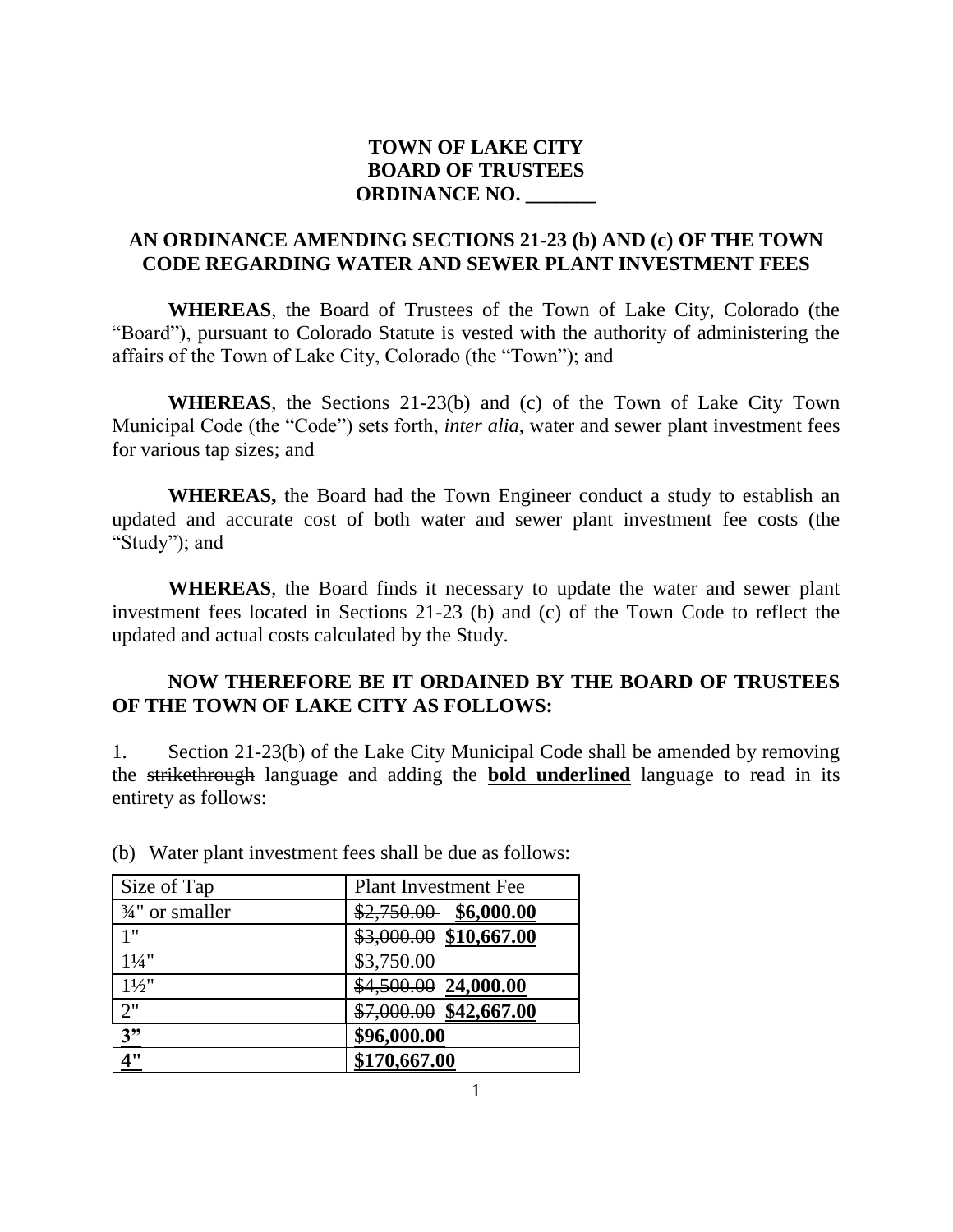No water tap larger than two inches shall be approved unless the town determines that adequate capacity is available to serve the use without adverse effects, or unless the applicant pays for the cost of installing necessary system capacity. The town board shall determine the plant investment fee for any such taps on a case-by-case basis.

2. Section 21-23(c) of the Lake City Municipal Code shall be amended by removing the strikethrough language and adding the **bold underlined** language to read in its entirety as follows:

| Size of Tap                | <b>Plant Investment Fee</b>       |
|----------------------------|-----------------------------------|
| $\frac{3}{4}$ " or smaller | \$7,000.00<br>\$2,750.00          |
| 1"                         | \$12,444.00<br>\$3,000.00         |
| $\frac{11}{4}$             | \$3,750.00                        |
| $1\frac{1}{2}$ "           | <u>\$28,000.00</u><br>\$4,5000.00 |
| 2"                         | \$49,778.00<br>\$7,000.00         |
| 3"                         | \$112,000.00                      |
| 4"                         | \$199,111.00                      |

(c) Sewer plant investment fees shall be due as follows:

No sewer tap larger than four inches shall be approved unless the town determines that adequate capacity is available to serve the proposed use without adverse effects, or unless the applicant pays for the cost of installing necessary system capacity. The town board shall determine the plant investment fee for any such taps on a case-by-case basis.

3. Validity. If any part of this ordinance is held to be unconstitutional or invalid for any reason such decision shall not affect the validity or constitutionality of the remaining portions of this ordinance. The Board of Trustees hereby declares that it would have approved this ordinance and each part or parts thereof irrespective of the fact that any one part or parts be declared unconstitutional or invalid.

4. Repeal. Existing ordinances or parts of ordinances covering the same matters as embraced in this ordinance are hereby repealed and all ordinances or parts of ordinances inconsistent with the provisions of this ordinance are hereby repealed, except that this repeal shall not affect or prevent collection of any fees assessed pursuant to the provisions of any ordinance hereby repealed prior to the taking effect of this ordinance.

## **INTRODUCED, PASSED AND ADOPTED A REGULAR MEETING OF THE BOARD OF TRUSTEES OF THE TOWN OF LAKE CITY, COLORADO AND**